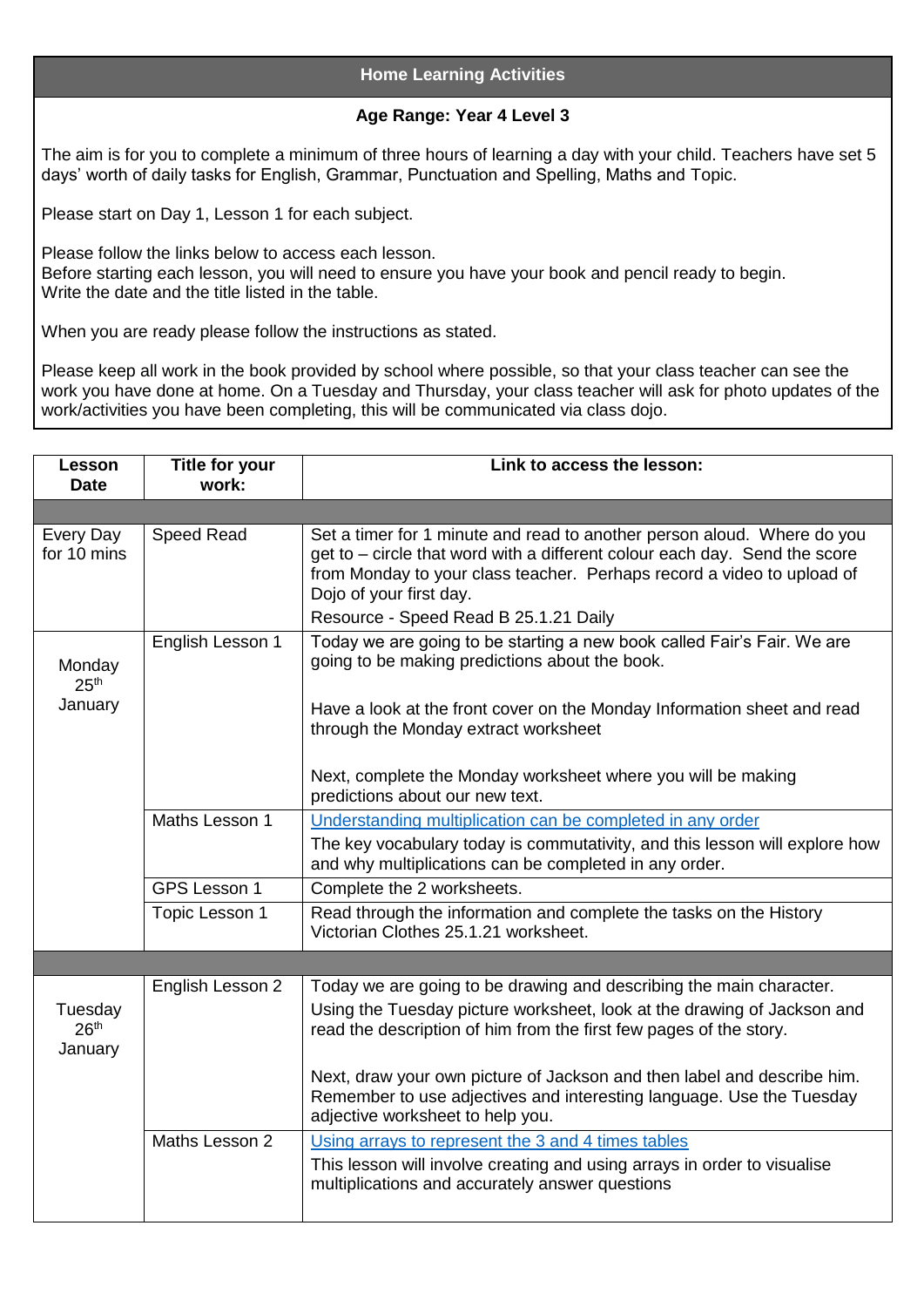|                                          | GPS Lesson 2                     | To introduce apostrophes for omission. Read through the information and<br>complete the worksheet.                                                                                            |
|------------------------------------------|----------------------------------|-----------------------------------------------------------------------------------------------------------------------------------------------------------------------------------------------|
|                                          | Topic Lesson 2                   | Read PE Sheet and Follow.                                                                                                                                                                     |
|                                          | <b>PE</b>                        |                                                                                                                                                                                               |
|                                          |                                  |                                                                                                                                                                                               |
|                                          | English Lesson 3                 | Today we are going to comparing two characters from our story.                                                                                                                                |
| Wednesday<br>27 <sup>th</sup><br>January |                                  | Read the Wednesday text extract. Pay close attention to the description of<br>the two characters.                                                                                             |
|                                          |                                  |                                                                                                                                                                                               |
|                                          |                                  | Discuss the differences and similarities between the two characters. Think<br>about the appearance, background and personality between each<br>character.                                     |
|                                          |                                  | Complete the Wednesday Level 2 worksheet.                                                                                                                                                     |
|                                          | Maths Lesson 3                   | Using bar models to represent known times tables                                                                                                                                              |
|                                          |                                  | This lesson will relate arrays and bar models as ways of visualising<br>multiplication questions and solving calculations.                                                                    |
|                                          | GPS Lesson 3                     | To introduce apostrophes for singular possession                                                                                                                                              |
|                                          |                                  | In this lesson, we will introduce apostrophes for singular possession. We<br>will learn to spot them and practise using them.                                                                 |
|                                          | Topic Lesson 3<br><b>SCIENCE</b> | Read through the Science information sheet.                                                                                                                                                   |
|                                          |                                  | Your task: Now you know how the sun can damage your eyes, and how to<br>protect your eyes.                                                                                                    |
|                                          |                                  | Your task is to design a pair of sunglasses or a hat that will protect<br>someone's eyes from the harmful effects of the sun.                                                                 |
|                                          |                                  | You should also advertise your sun protection item!                                                                                                                                           |
|                                          |                                  | Tell your customers why they need to buy your sunglasses or hat.                                                                                                                              |
|                                          |                                  | Explain about the effects of the sun, and how your sunglasses or hat can<br>help protect against them.                                                                                        |
|                                          |                                  |                                                                                                                                                                                               |
|                                          |                                  |                                                                                                                                                                                               |
| Thursday<br>28 <sup>th</sup><br>January  | English Lesson 4                 | Children are going to answer reading comprehension questions today.<br>Read through the Thursday extract sheet, you will need this to help you<br>answer the reading comprehension questions. |
|                                          |                                  | Use the extract to help you answer Reading Comprehension Thursday<br>Level 1 and 2 worksheet.                                                                                                 |
|                                          |                                  | Remember to use your VIPER skills to help you.                                                                                                                                                |
|                                          | Maths Lesson 4                   | Understanding that multiplication and division are inverse operations                                                                                                                         |
|                                          |                                  | In this lesson we will explore the notion of inverse operations and use our<br>times tables knowledge to answer division questions.                                                           |
|                                          | GPS Lesson 4<br>Handwriting      | Complete the letter i handwriting sheet.                                                                                                                                                      |
|                                          | Topic Lesson 4                   | Children answer the following questions:                                                                                                                                                      |
|                                          |                                  | What is a volunteer? Who volunteers in school? What do they help with?<br>Why? What is the difference that their help makes? How might volunteering<br>help the volunteers?                   |
|                                          |                                  | Your task:                                                                                                                                                                                    |